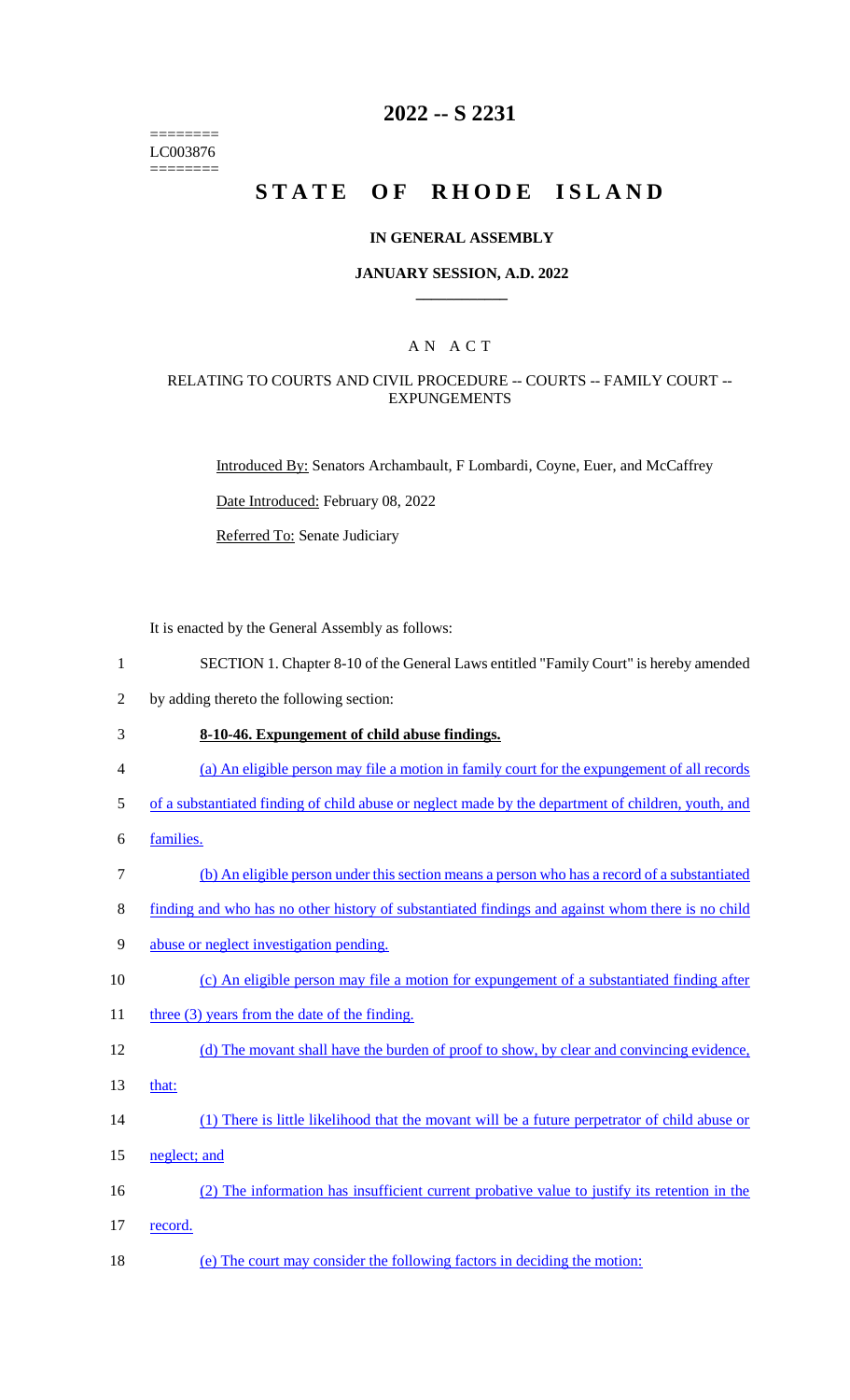- (1) The nature of the allegations leading to the finding;
- (2) The age at the time of the alleged acts, and the amount of time that has elapsed;
- (3) The circumstances that would indicate whether a similar incident would be likely to
- reoccur;
- (4) Any activities that would reflect upon the movant's changed behavior or circumstances,
- such as therapy, employment, or education;
- (5) Any references that attest to the movant's good moral character; and
- (6) Any other information the court deems relevant.
- (f) If the court grants the motion, it shall order all records relating to the finding removed
- from public inspection. Any custodian of records of substantiated findings shall not disclose the
- 11 existence of the finding upon inquiry from any source unless the inquiry is that of the individual
- whose record was expunged. The custodian of any records of substantiated findings which have
- 13 been expunged pursuant to this section shall only release or allow access to those records by order
- 14 of a court.
- SECTION 2. This act shall take effect upon passage.

======== LC003876 ========